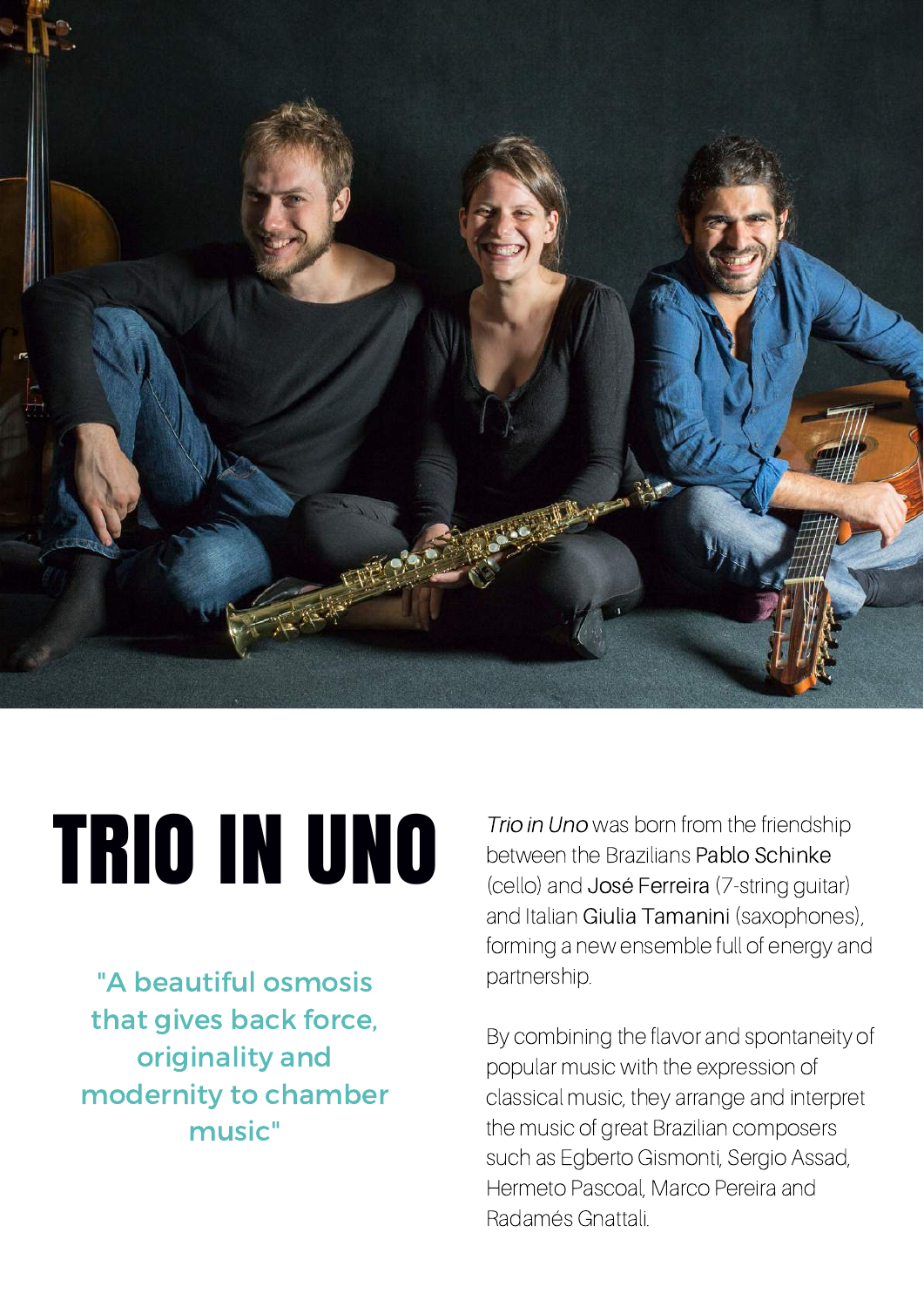Together, the three musicians built a solid sound where the cello, the 7-string guitar and the saxophone blended into a unique, vigorous and refined body, crystallizing Trio In Uno in 2014.

In July 2015, they released their first album entitled "Lilas". The opus was enthusiastically received by the public and acclaimed by critics in France and internationally (Trad Magazine, Guitar Classique, Paris Guitar Foundation); they have been invited to radio and television programs, including RFI (Radio France Internationale, France), Super Radio Brasilia (Brazil), FM Cultura (Brazil), TV Globo (Brazil).

In 2017, Trio in Uno inaugurated its newest project "Trio in Uno and Orchestra". With their own arrangements, the trio brings a new dressing to this great repertoire. Ovationed by the public, the first concert was held in Porto Alegre (Brazil) with the Ulbra Chamber Orchestra.

In addition to performing, Trio in Uno gives workshops and masterclasses to share their experience and passion for music.

Since 2015, the Trio has regularly toured in Brazil and performed in prestigious concert halls and festivals in Europe.

#### Trio In Uno plays [Chiquinha](https://www.youtube.com/watch?v=BRIbu2G3u54) Gonzaga by Radamés Gnattali

Click on image to watch the video

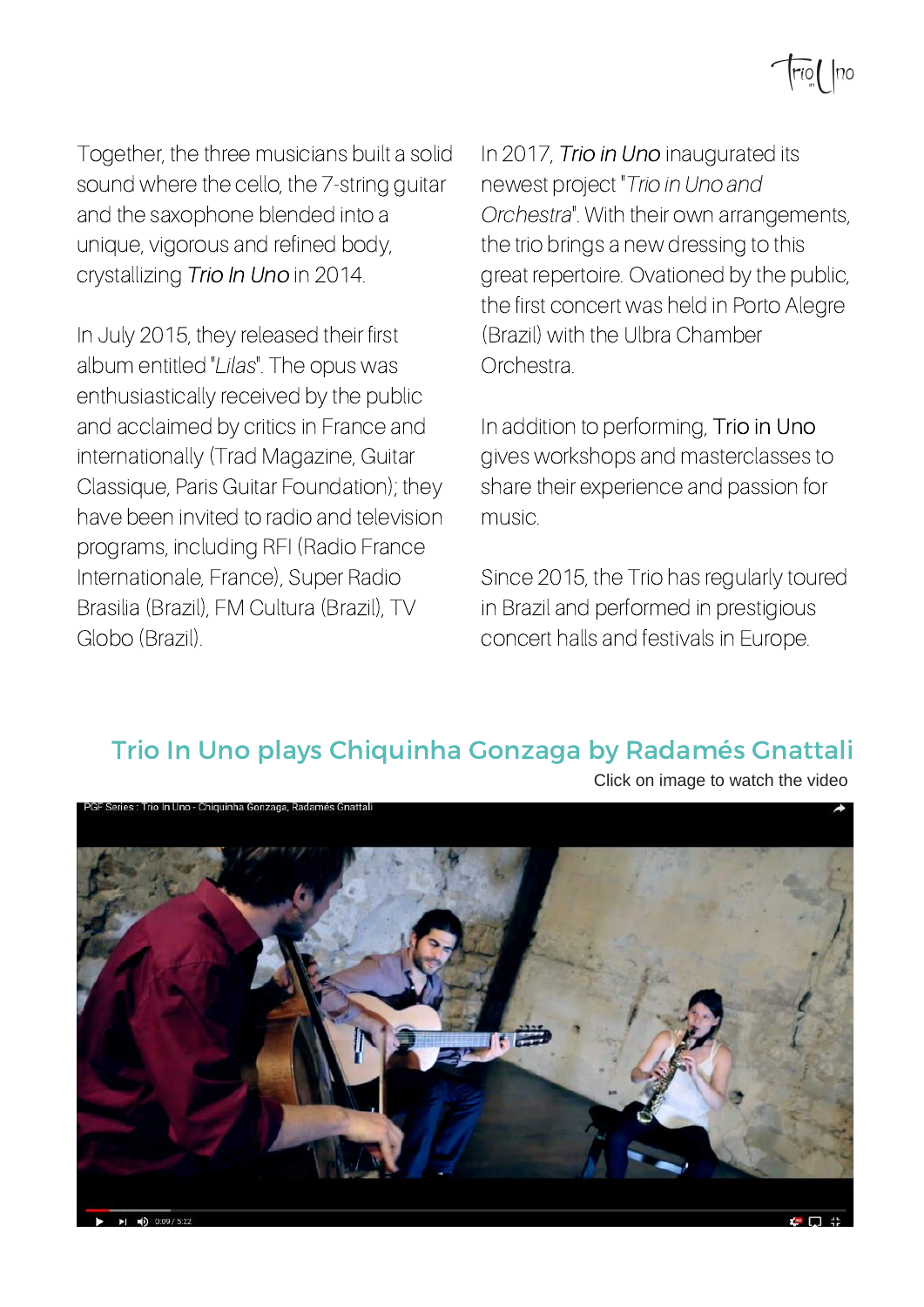











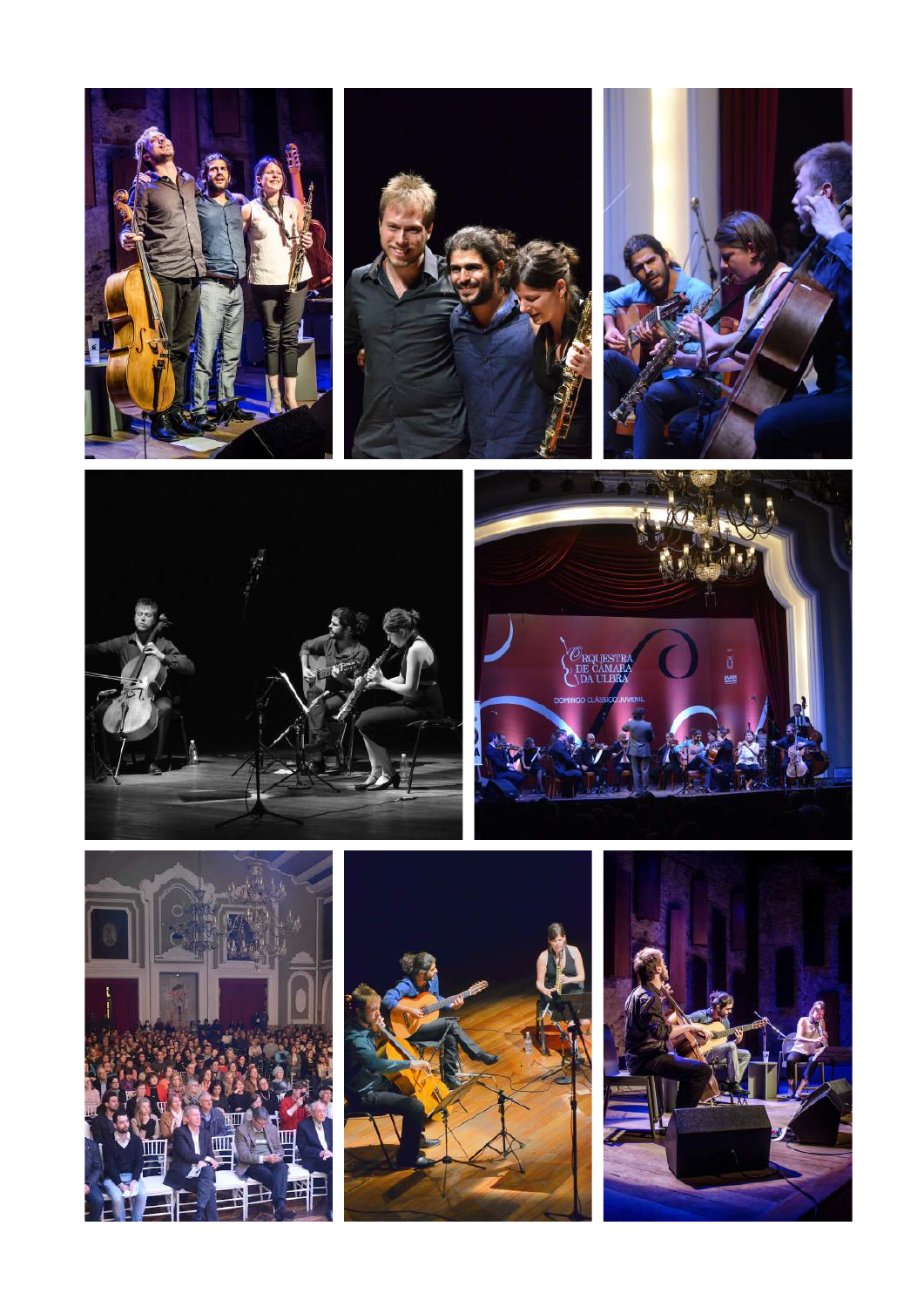# GIULIA TAMANINI saxophone

Born in 1988, in Trento, Italy, Giulia grew up in a very musical family who influenced and inspired her love of music at an early age. She began playing the saxophone at eight years old, and three years later she was admitted to The Bonporti Conservatory in Trento, where she graduated with honours in 2007. During her studies, she had the opportunity to take part in masterclasses with internationally renowned artists, such as Fabrizio Mancuso, Jean-Denis Michat, Sylvain Malézieux, Gilles Tressos, and Federico Mondelci. In September 2010, studying under the noted teachers Armando Ghidoni and Pepito Ros, she received the Second Level Academic Diploma in Saxophone from the Bonporti Conservatory in Trento with top marks and special mention. During this period, she played in the Festival Pergine Spettacolo Aperto Orchestra, the J Futura Orchestra, and in various chamber ensembles: saxophone and piano duet, saxophone and vibraphone duet, saxophone quartet. After moving to Paris in 2010, she continued her studies at the CNR of Boulogne Billancourt, where she obtained the "Diplôme d'études musicales" under the guidance of saxophonist Jean-Michel Goury. Life in Paris proves to be essential for her musical development and gives her the opportunity to meet and work with other artists.



Of particular importance is the relationship with the Brazilian guitarist José Ferreira with whom she formed the group Duo in Uno in 2012. Having traveled to and performed several times in Brazil, Giulia expands her experience and feeds her passion for Brazilian music. Nowadays she concentrates her artistic activity performing with the groups Duo In Uno, Trio In Uno, Travessias and Bécots da Lappa. In 2015, she recorded her first album "Lilas" with the group Trio In Uno. She performs in prestigious Parisian venues such as the New Morning, the Studio de l'Ermitage, the Sunset-Sunside Jazz Club, and internationally (England, Germany, Italy, Belgium, Brazil and Paraguay).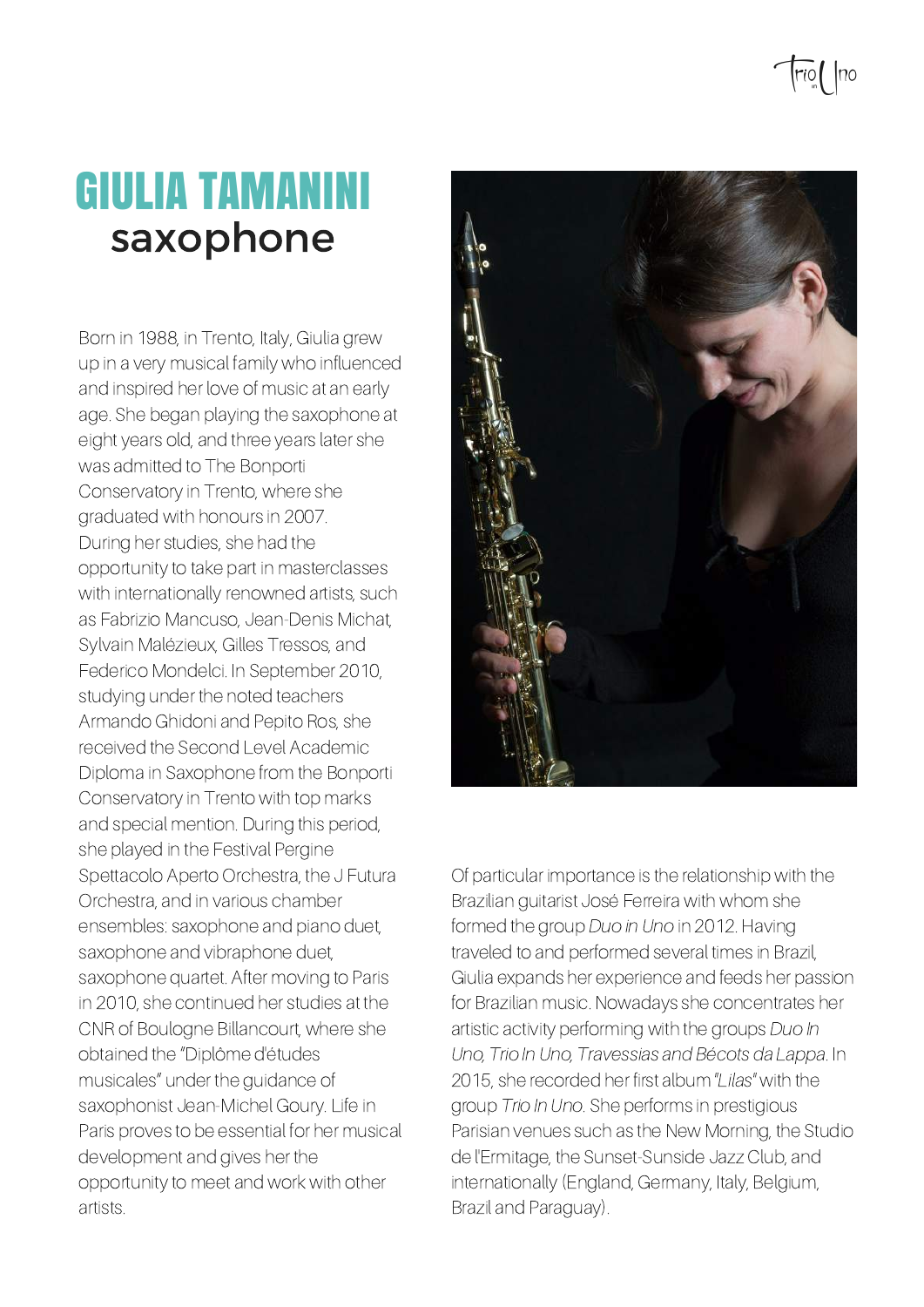## $\bar{\mathrm{rio}}$ ( Ino

# PABLO SCHINKE cello

Born in João Pessoa, Brazil, Pablo started cello lessons at the age of 9. In 2010 he received a full tuition scholarship from the University of Southern Mississippi and moved to the United States. During his stay in North America, Pablo played with various orchestras such as Southern Miss Symphony Orchestra, Gulf Coast Symphony, Symphony Meridian among others. He was a finalist in the Young Artist Competition in Spokane (WA). He moved to Paris in 2012 to study at the Conservatoire National de Versailles, where he specialized in ancient music and received a diploma of "Licence en musique" from the University of Saint-Quentin en Yvellines. In France he worked with many contemporary composers such as Thérèse Brenet, Philippe Hersant, and Daniel Teruggi, with whom he collaborated on the electroacoustic piece "Doppie Fontane".

He received lessons from renowned cello teachers such as Ophelie Gaillard, Xenia Yankovich, Viktor Uzur, Stephan Forck, Romain Garioud, Damien Ventula and Vincent Segal. He has also participated in many music academies in Brazil, the United States and Europe, and has won a Scholarship to the International Summer Academy in Austria.

In 2015 he released his first album "Lilas" with the Trio in Uno, and participated in 3 tours in Brazil.



He also learned jazz and improvisation with Vincent Segal, Magik Malik e Bojan Z, and is currently finishing his diploma in "Music Perfectionement" with Romain **Garioud.** 

Currently living in Paris, he is constantly collaborating with artists in France, in projects that range from classical chamber music, soloist and orchestra member, baroque ensembles, theater music, music and dance, Brazilian and all kinds of music styles. Pablo also currently teaches the cello at the "Atelier musical de l'Oise".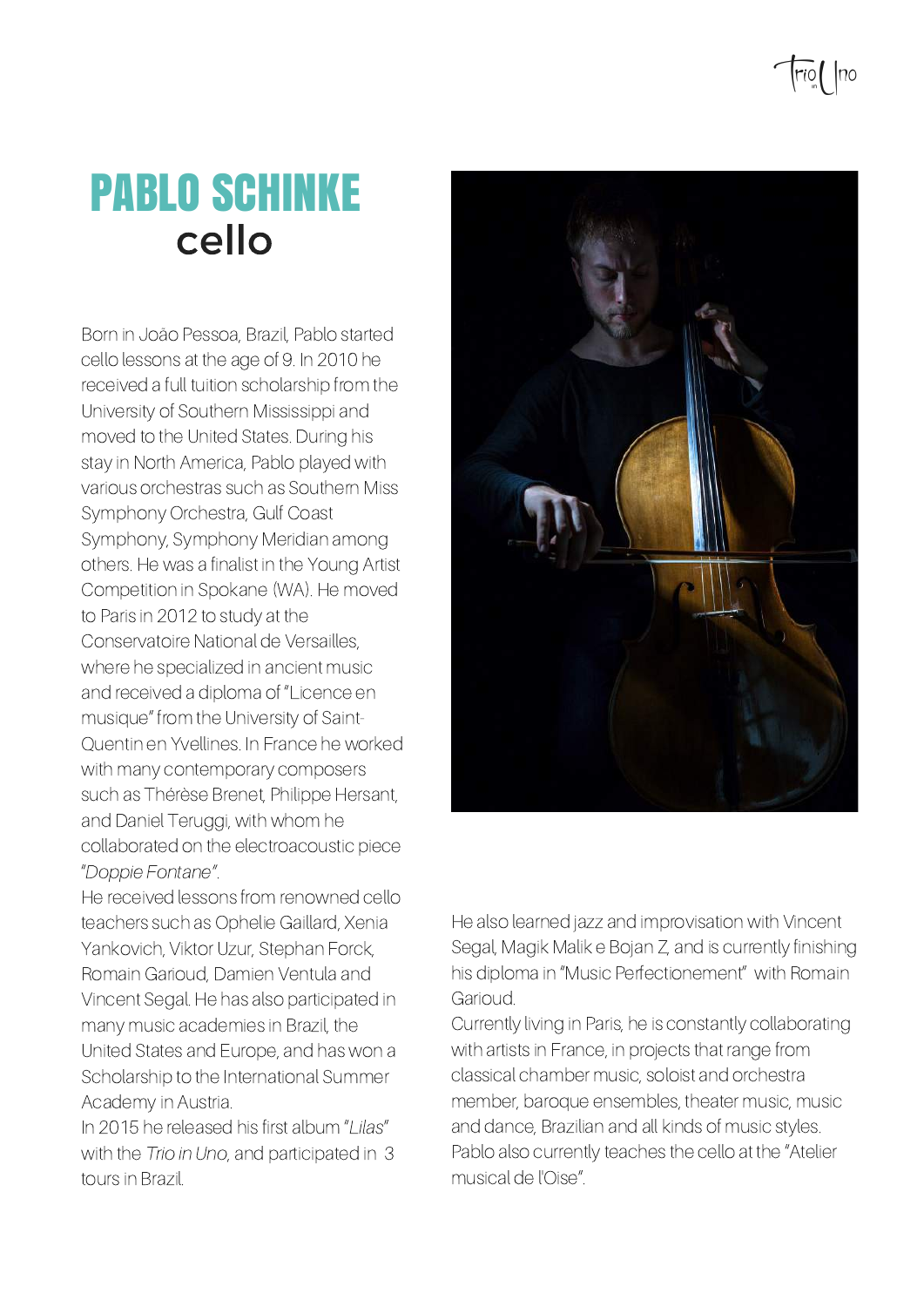## $ceil$  |no

# JOSÉ FERREIRA 7-string guitar

José is a Brazilian guitarist born in 1979, in São Paulo, Brazil. He started learning as a self-taught guitarist in his home town Goiania, where his talent was soon apparent. The desire to develop his style through various musical influences led him to travel extensively throughout the United States, Argentina, The Netherlands, and France. These journeys would broaden his musical horizons and expand his collaborations with numerous musicians. In 1999, José and guitarist Ricardo Mello formed a duo called Douba, and moved to the United States to perform and record. They released two albums: "Soundflower" in 2001, and "Latitude" in 2003. José released his first solo album "Violao e Cordas" ("Guitar and Strings") in 2005. Accompanied by Kailin Young on the violin, Evan Orman on the cello and string orchestra, he recorded works by Villa-Lobos, Radames Gnattali and Astor Piazzolla. He moved to Paris in 2006 to study at the "Ecole Normale de Musique" with the renowned guitarist Alberto Ponce. After graduating he joined and formed new Brazilian music ensembles in Paris and performed concerts in France, Russia, Spain, Germany, Belgium, the United States, Brazil and Paraguay.



His engaged discography and performing experience show a versatile musician, going brilliantly and easily from solo, duet, trio and other ensembles to concertos with Orchestra. In 2015 he recorded the album "Lilas" with the group Trio in Uno. Currently he shares his enthusiasm and passion for Brazilian music with Parisian audiences, frequently performing with groups such as Duo In Uno, Trio In Uno, Travessias, and Bécots da Lappa and lecturing workshops at music schools.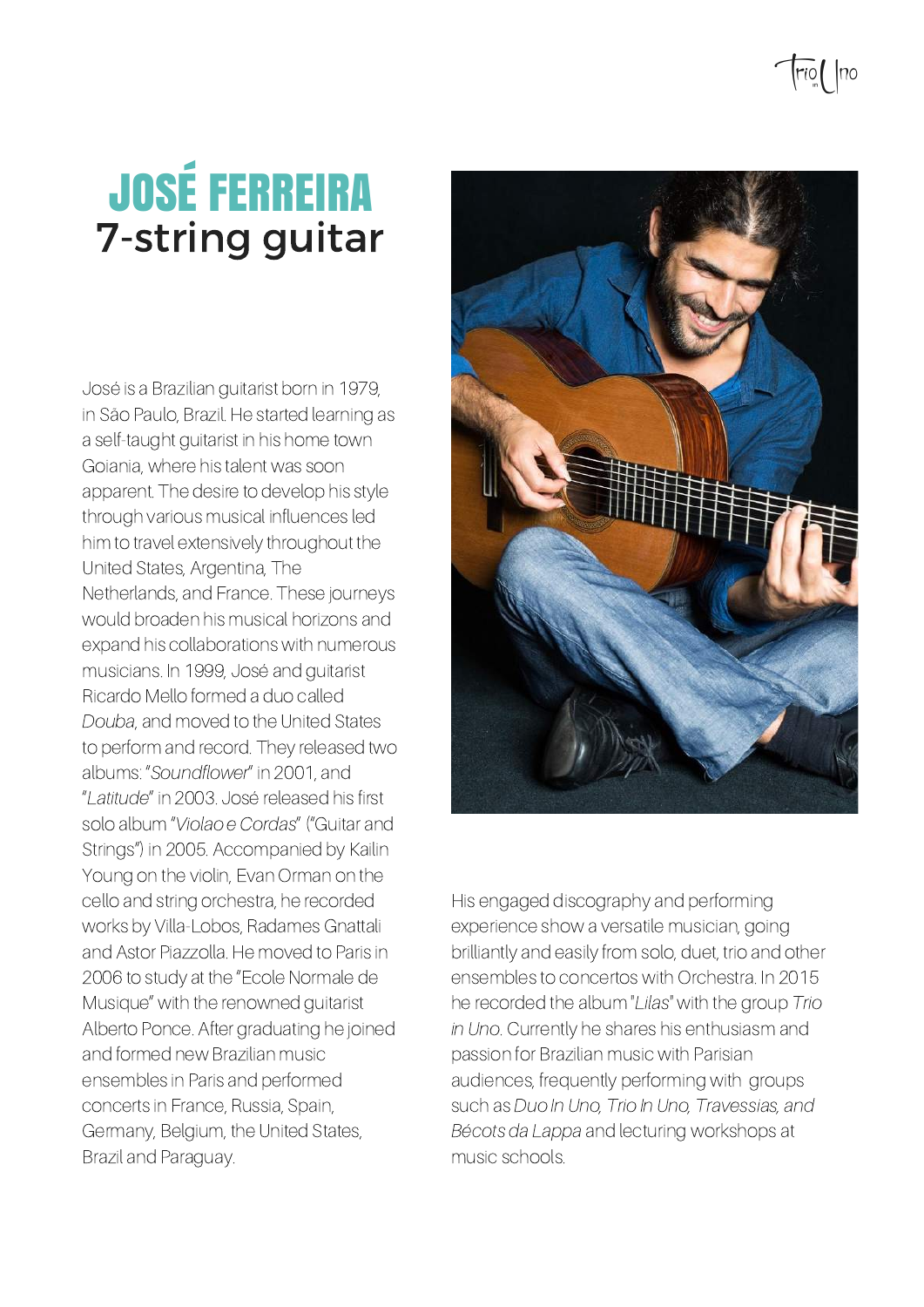



#### Trio In Uno's first album

"A beautifully and carefully played, often virtuoso in the good sense of the word, and especially very attractive arrangements, well done. TRAD MAGAZINE

"In addition to an excellent technique and phrasing, each instrument finds its place in the arrangements, honoring the repertoire presented.

#### GUITARE CLASSIQUE

The first album of this promising trio is convincing and to discover especially for their unusual training , the musical variety of their repertoire, the subtlety of their arrangements and rich musical expression of their interpretations.

#### PARIS GUITAR FOUNDATION



Available on [DEEZER,](http://www.deezer.com/fr/album/10765056) [ITUNES](https://itunes.apple.com/fr/album/lilas/id1015591879) & [SPOTIFY](https://open.spotify.com/artist/7mzsXLE2imTWllCO37uegW)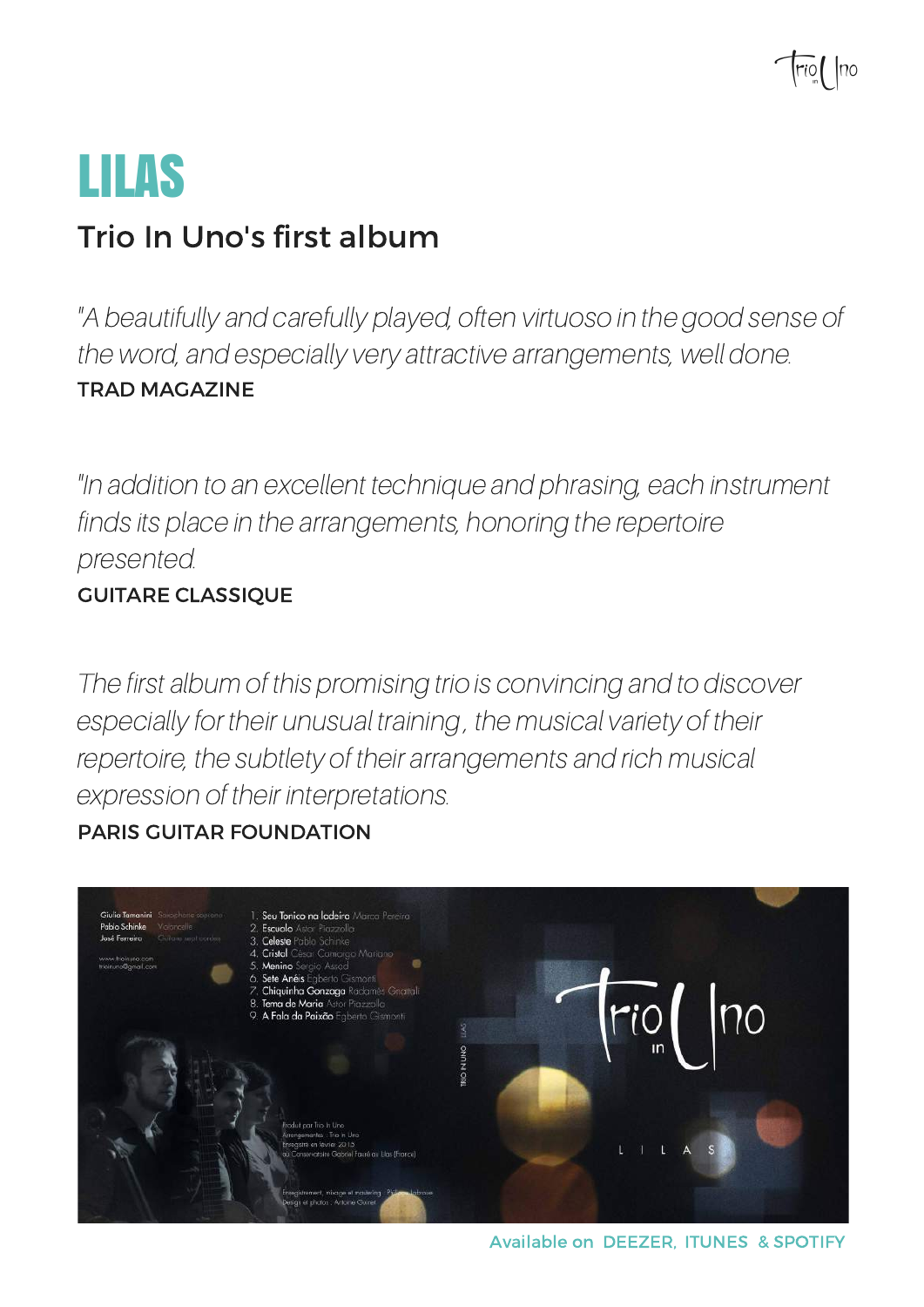# THE CONCERT

"Beautifully played, with a beautiful choice of repertoire, masterfully arranged. They all have a super-worked sound, clearly from their classical music background. Their "swing" is impeccable too. The best of both worlds!" Ricardo Herz, VIOLINIST AND COMPOSER

When listening to Brazilian instrumental music today, it is sometimes difficult to draw the line between classical music, popular music and jazz. These multiple confluences, rooted in the music from Brazil, bring an unequaled strength and identity.Trio in Uno highlights the coexistence of these languages. Their demanding and virtuoso repertoire is interpreted with a "swing" peculiar to Brazilian music, alternating between meticulous arrangements and improvisation. They perform the music of Egberto Gismonti, Hermeto Pascoal, Sergio Assad, Marco Pereira, Guinga and Hamilton de Holanda, among others composers, as well as their own compositions. The arrangements of the trio are exalted by the partnership of the musicians and by the sublime mixture of timbres of the soprano saxophone, the cello and the 7-string guitar. The concert is an immersion in the richness and diversity of Brazilian music, syncopating a brilliant and engaged playing.

#### Trio In Uno and Orchestra

For this unprecedented collaboration between such a trio and an orchestra, Trio In Uno offers its own arrangements and orchestrations of a repertoire chosen from some of the biggest names of Brazilian music. This innovative project combines the expressive strength of the trio and the finesse of the string orchestra.

Teaser Trio In Uno & [orchestra](https://www.youtube.com/watch?v=Vahg6RnkODM) Click on image to watch the video